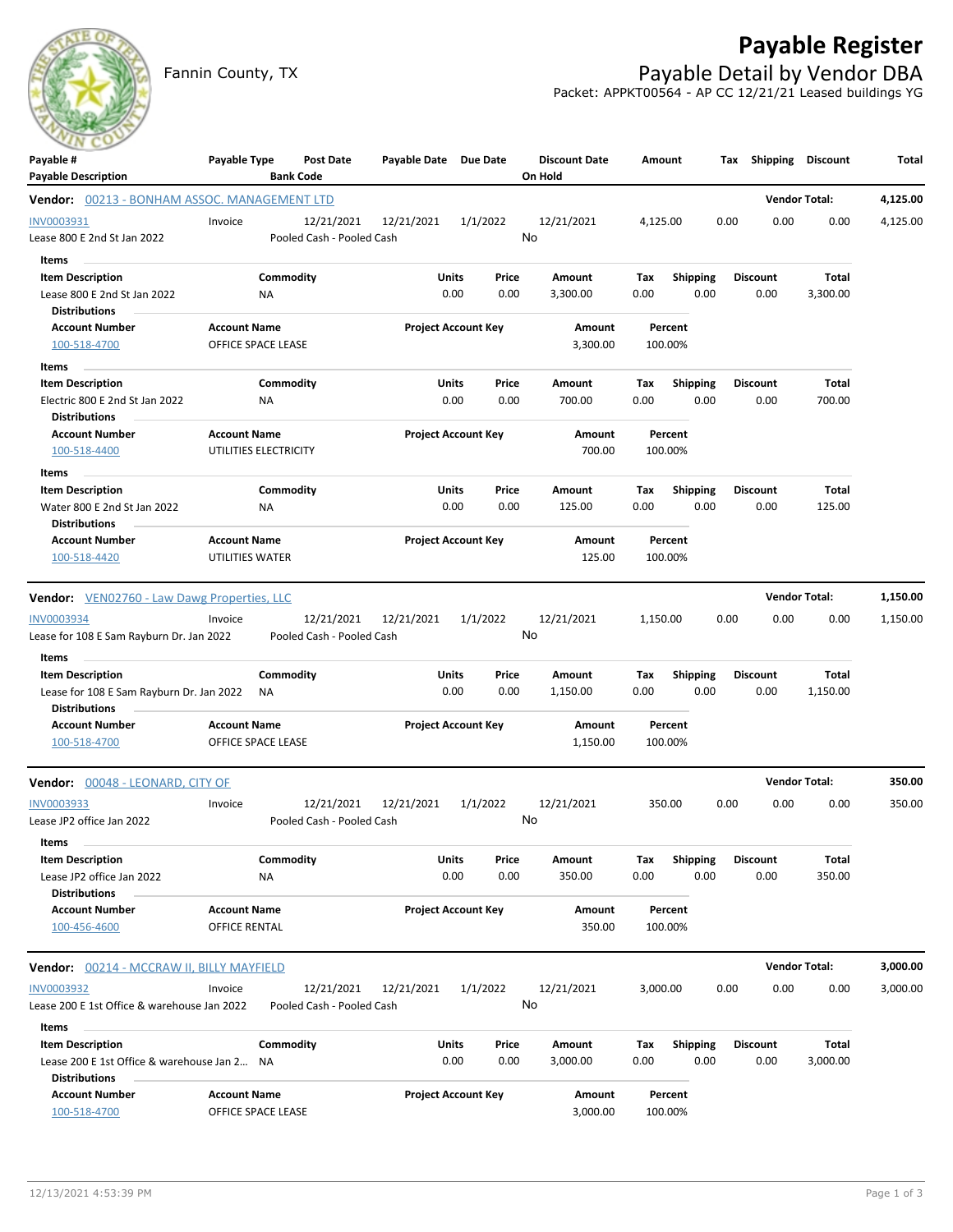## Payable Summary

| Type    | Count               | Gross    | Tax  | <b>Shipping</b> | <b>Discount</b> | <b>Total</b> | <b>Manual Payment</b> | <b>Balance</b> |
|---------|---------------------|----------|------|-----------------|-----------------|--------------|-----------------------|----------------|
| Invoice |                     | 8,625.00 | 0.00 | 0.OC            | 0.00            | 8,625.00     | 0.00                  | 8,625.00       |
|         | <b>Grand Total:</b> | 8.625.00 | 0.00 | 0.00            | 0.00            | 8,625.00     | 0.00                  | 8,625.00       |